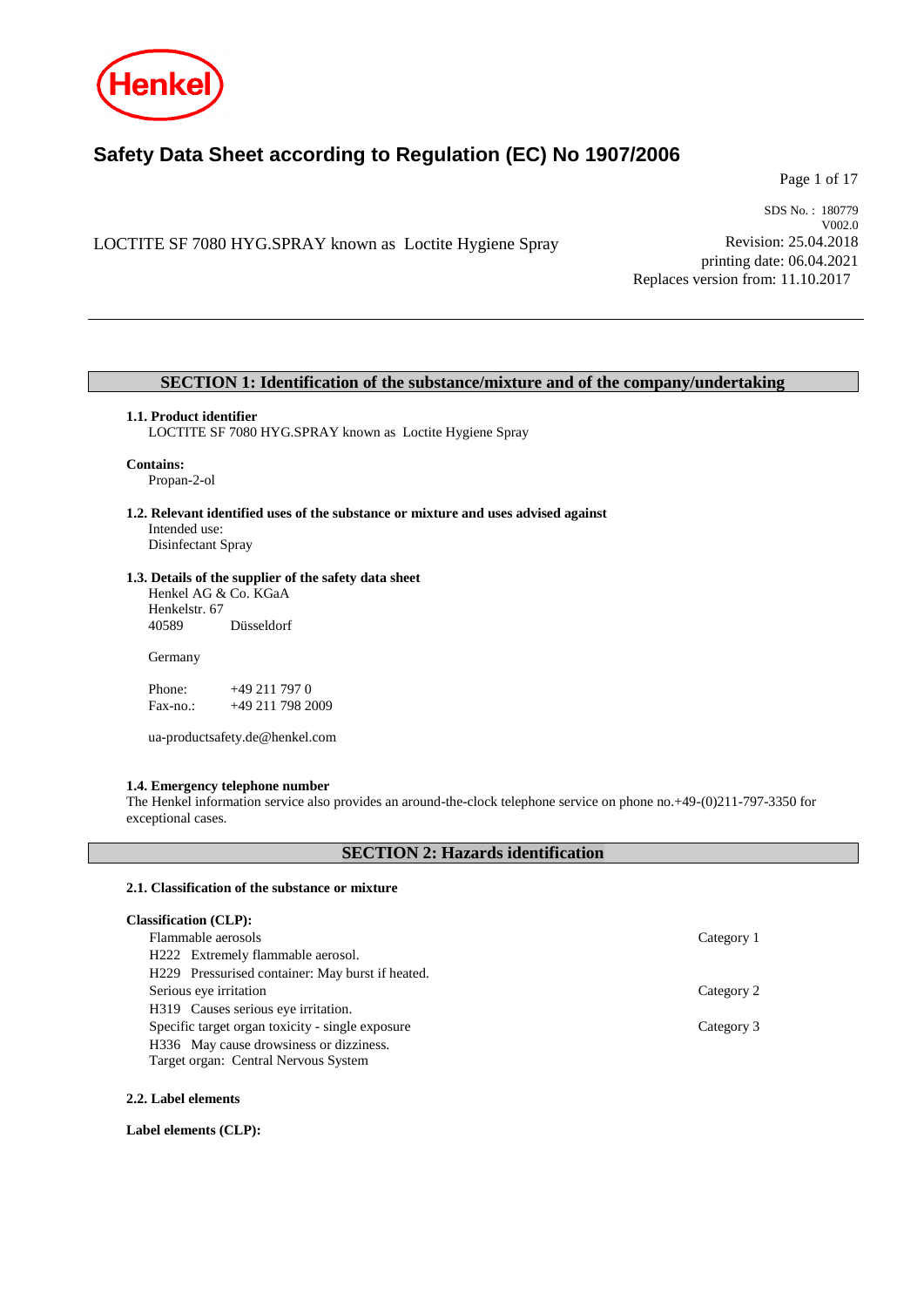| <b>Hazard</b> pictogram:                             |                                                                                                                                                                                                                                                                                                          |
|------------------------------------------------------|----------------------------------------------------------------------------------------------------------------------------------------------------------------------------------------------------------------------------------------------------------------------------------------------------------|
| <b>Signal word:</b>                                  | Danger                                                                                                                                                                                                                                                                                                   |
| <b>Hazard statement:</b>                             | H222 Extremely flammable aerosol.<br>H229 Pressurised container: May burst if heated.<br>H319 Causes serious eye irritation.<br>H336 May cause drowsiness or dizziness.                                                                                                                                  |
| <b>Supplemental information</b>                      | Contains Cineol. May produce an allergic reaction.                                                                                                                                                                                                                                                       |
| <b>Precautionary statement:</b>                      | P102 Keep out of reach of children.                                                                                                                                                                                                                                                                      |
| <b>Precautionary statement:</b><br><b>Prevention</b> | P210 Keep away from heat, hot surfaces, sparks, open flames and other ignition sources.<br>No smoking.<br>P211 Do not spray on an open flame or other ignition source.<br>P251 Do not pierce or burn, even after use.<br>P280 Wear protective gloves/protective clothing/eye protection/face protection. |
| <b>Precautionary statement:</b><br><b>Response</b>   | P304+P340 IF INHALED: Remove person to fresh air and keep comfortable for<br>breathing.<br>P312 Call a POISON CENTER/doctor/ if you feel unwell.                                                                                                                                                         |
| <b>Precautionary statement:</b><br><b>Storage</b>    | P410+P412 Protect from sunlight. Do not expose to temperatures exceeding $50^{\circ}C/122^{\circ}F$ .                                                                                                                                                                                                    |

**2.3. Other hazards**

None if used properly. Not fulfilling Persistent, Bioaccumulative and Toxic (PBT), very Persistent and very Bioaccumulative (vPvB) criteria.

# **SECTION 3: Composition/information on ingredients**

**3.2. Mixtures**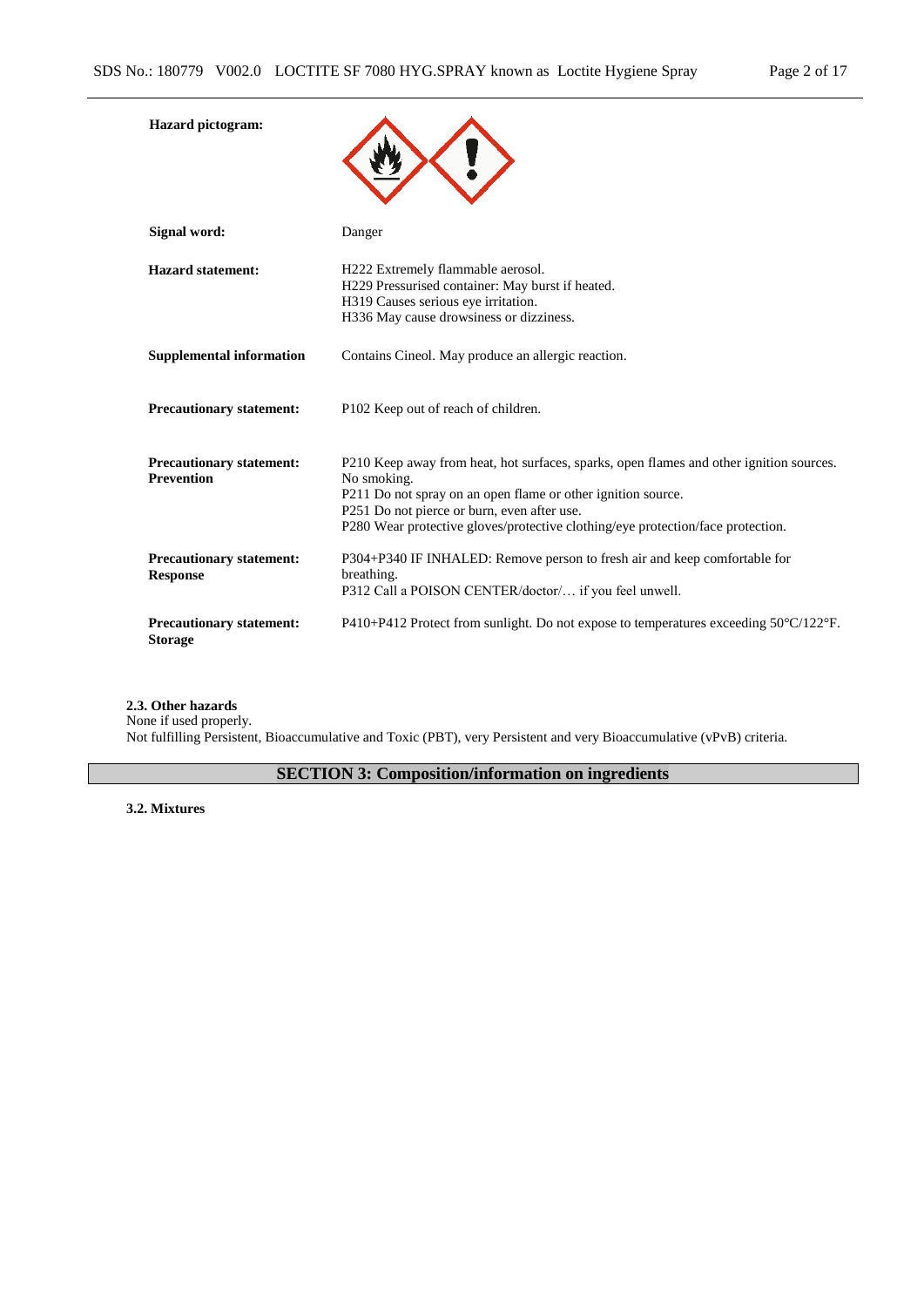| <b>Hazardous</b> components                                         | <b>EC Number</b>                    | content                  | <b>Classification</b>                                                                                                                         |
|---------------------------------------------------------------------|-------------------------------------|--------------------------|-----------------------------------------------------------------------------------------------------------------------------------------------|
| CAS-No.                                                             | <b>REACH-Reg No.</b>                |                          |                                                                                                                                               |
| Butane, $n - \left( < 0.1 \text{ %} \right)$ butadiene)<br>106-97-8 | 203-448-7<br>01-2119474691-32       | $>= 1 - \le 50\%$        | Flam. Gas 1<br>H <sub>220</sub><br>Press. Gas                                                                                                 |
| Propan-2-ol<br>$67 - 63 - 0$                                        | 200-661-7<br>01-2119457558-25       | $\geq$ 25 - < 50 %       | Flam. Liq. 2<br>H <sub>225</sub><br>Eye Irrit. 2<br>H319<br>STOT SE <sub>3</sub><br>H336                                                      |
| Isobutane<br>$75 - 28 - 5$                                          | 200-857-2<br>01-2119485395-27       | $>= 1 - 50\%$            | Flam. Gas 1<br>H <sub>220</sub><br>Press. Gas                                                                                                 |
| Propane<br>74-98-6                                                  | 200-827-9<br>01-2119486944-21       | $>= 1 - 50\%$            | Flam. Gas 1<br>H <sub>220</sub><br>Press. Gas                                                                                                 |
| Cineol<br>470-82-6                                                  | $207 - 431 - 5$<br>01-2119967772-24 | $>= 0.1 - < 1\%$         | Flam. Liq. 3<br>H <sub>226</sub><br>Skin Sens. 1<br>H317                                                                                      |
| C12-16 Alkyldimethylbenzylammonium<br>chloride<br>68424-85-1        | 270-325-2<br>01-2119965180-41       | $\geq 0.01 - \leq 0.1\%$ | Acute Tox. 4; Oral<br>H302<br>Skin Corr. 1B<br>H314<br>Aquatic Acute 1<br>H400<br>Aquatic Chronic 1<br>H410<br>M factor (Acute Aquat Tox): 10 |

## **Declaration of the ingredients according to CLP (EC) No 1272/2008:**

**For full text of the H - statements and other abbreviations see section 16 "Other information". Substances without classification may have community workplace exposure limits available.**

# **SECTION 4: First aid measures**

### **4.1. Description of first aid measures**

Inhalation: Move to fresh air, consult doctor if complaint persists.

Skin contact: Rinse with running water and soap. Obtain medical attention if irritation persists.

Eye contact: Rinse immediately with plenty of running water (for 10 minutes), seek medical attention from a specialist.

Ingestion: Rinse mouth, drink 1-2 glasses of water, do not induce vomiting, consult a doctor.

## **4.2. Most important symptoms and effects, both acute and delayed**

EYE: Irritation, conjunctivitis.

Prolonged or repeated contact may cause skin irritation.

Vapors may cause drowsiness and dizziness.

**4.3. Indication of any immediate medical attention and special treatment needed** See section: Description of first aid measures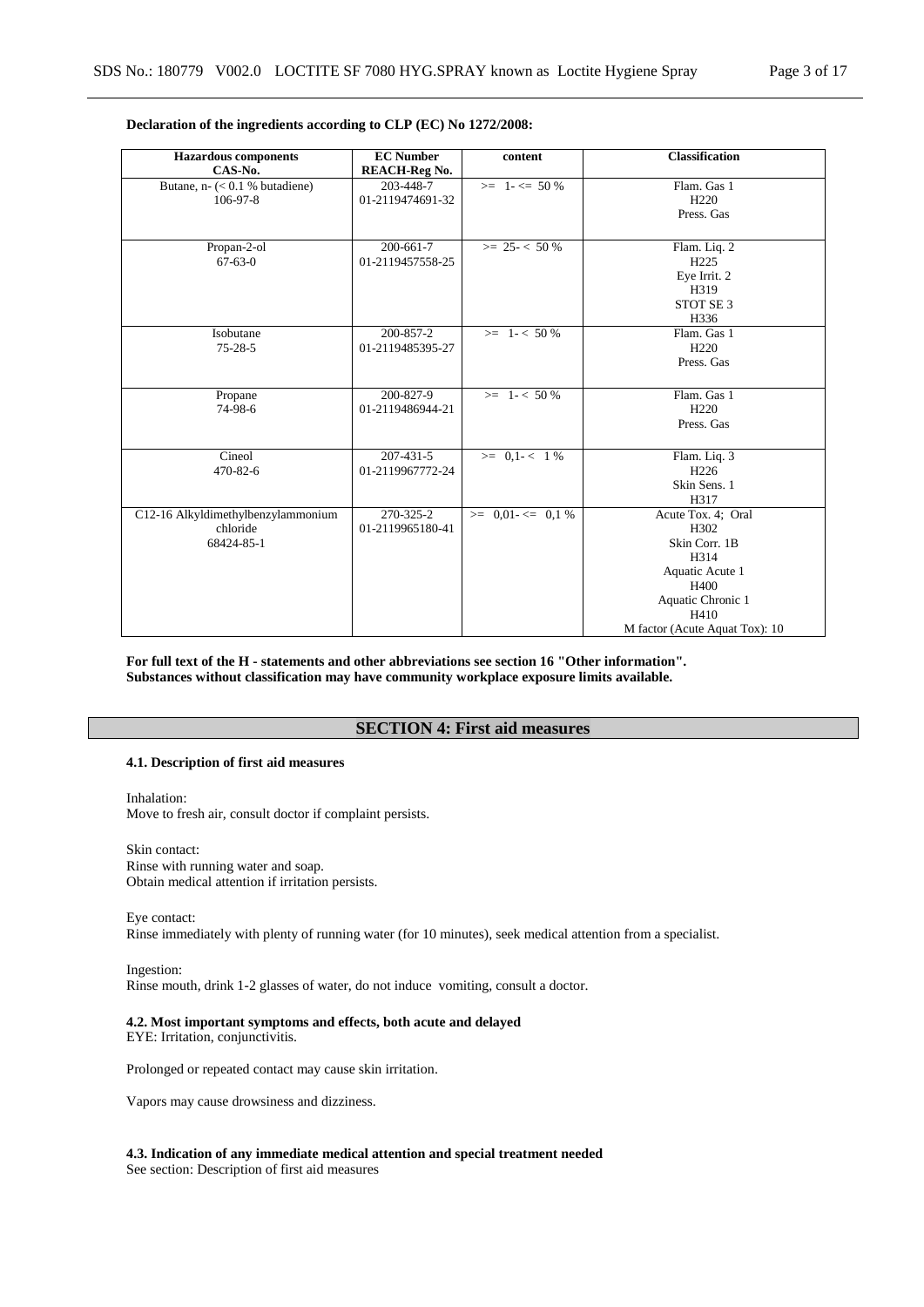# **SECTION 5: Firefighting measures**

#### **5.1. Extinguishing media**

**Suitable extinguishing media:** extinguishing powder Carbon dioxide. Water spray jet foam

## **Extinguishing media which must not be used for safety reasons:**

High pressure waterjet

#### **5.2. Special hazards arising from the substance or mixture**

In the event of a fire, carbon monoxide (CO), carbon dioxide (CO2) and nitrogen oxides (NOx) can be released.

## **5.3. Advice for firefighters**

Wear self-contained breathing apparatus. Wear protective equipment.

#### **Additional information:**

In case of fire, keep containers cool with water spray.

## **SECTION 6: Accidental release measures**

#### **6.1. Personal precautions, protective equipment and emergency procedures**

Avoid contact with skin and eyes. Ensure adequate ventilation. Wear protective equipment.

### **6.2. Environmental precautions**

Do not empty into drains / surface water / ground water.

#### **6.3. Methods and material for containment and cleaning up**

For small spills wipe up with paper towel and place in container for disposal. For large spills absorb onto inert absorbent material and place in sealed container for disposal. Dispose of contaminated material as waste according to Section 13.

## **6.4. Reference to other sections**

See advice in section 8

## **SECTION 7: Handling and storage**

#### **7.1. Precautions for safe handling**

Use only in well-ventilated areas. Keep away from sources of ignition - no smoking. Vapours should be extracted to avoid inhalation. Avoid skin and eye contact. See advice in section 8

#### Hygiene measures:

Wash hands before work breaks and after finishing work. Do not eat, drink or smoke while working. Good industrial hygiene practices should be observed.

#### **7.2. Conditions for safe storage, including any incompatibilities**

Store in a cool, well-ventilated place. Keep away from heat and direct sunlight. Refer to Technical Data Sheet Do not store together with food or other consumables (coffee, tea, tobacco, etc.).

#### **7.3. Specific end use(s)**

Disinfectant Spray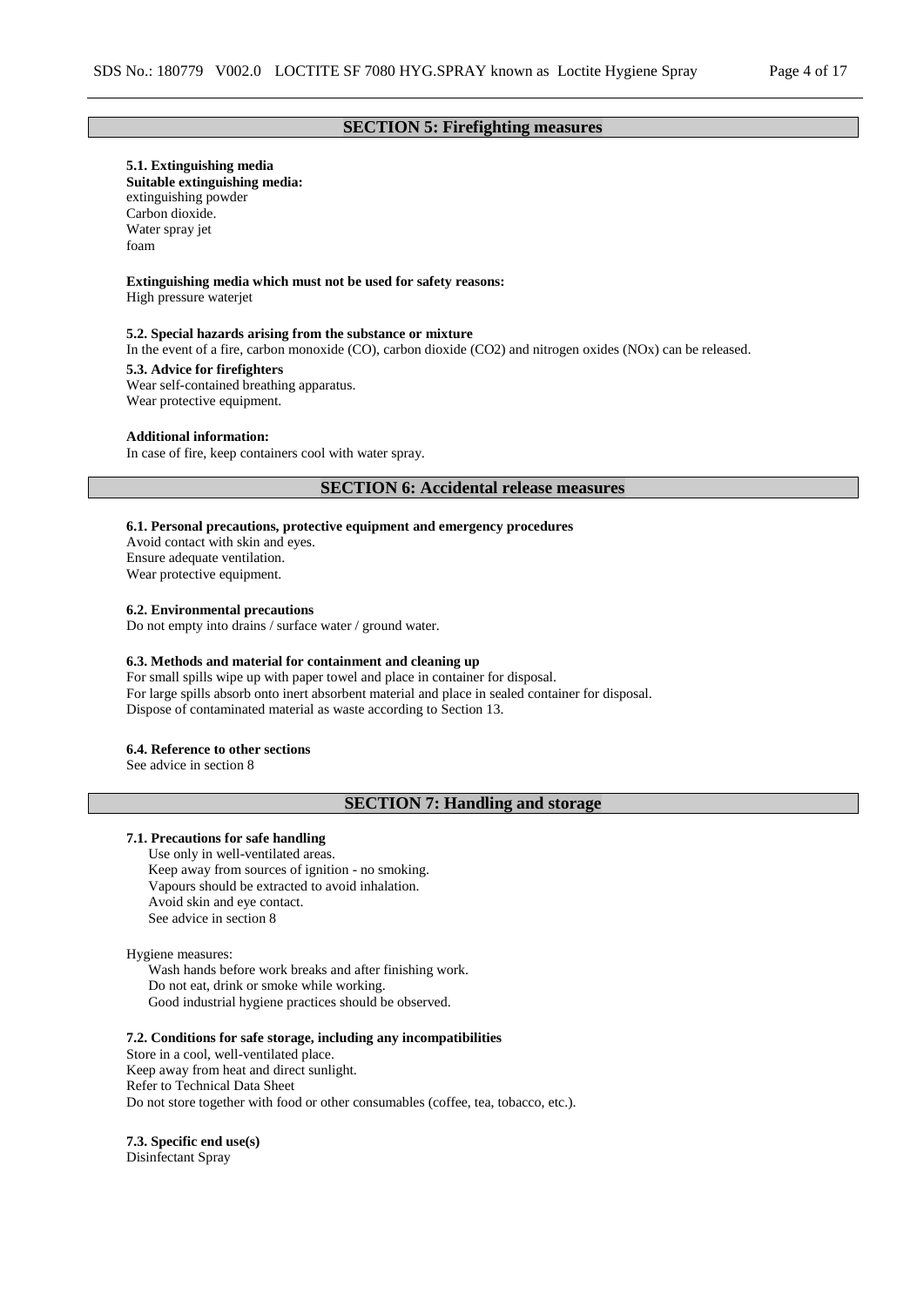# **SECTION 8: Exposure controls/personal protection**

# **8.1. Control parameters**

# **Occupational Exposure Limits**

Valid for

Germany

| <b>Ingredient [Regulated substance]</b> | ppm   | mg/m <sup>3</sup> | Value type                                    | Short term exposure limit<br>category / Remarks                                                                                             | <b>Regulatory list</b> |  |
|-----------------------------------------|-------|-------------------|-----------------------------------------------|---------------------------------------------------------------------------------------------------------------------------------------------|------------------------|--|
| Propan-2-ol<br>$67 - 63 - 0$            | 200   | 500               | Exposure limit(s):                            | If the AGW and BGW values<br>are complied with, there<br>should be no risk of<br>reproductive damage (see<br>Number 2.7).                   | <b>TRGS 900</b>        |  |
| Propan-2-ol<br>$67 - 63 - 0$            |       |                   | <b>Short Term Exposure</b><br>Classification: | Category II: substances with a<br>resorptive effect.                                                                                        | <b>TRGS 900</b>        |  |
| Isobutane<br>$75 - 28 - 5$              | 1.000 | 2.400             | Exposure $limit(s)$ :                         | 4                                                                                                                                           | <b>TRGS 900</b>        |  |
| Isobutane<br>$75 - 28 - 5$              |       |                   | <b>Short Term Exposure</b><br>Classification: | Category II: substances with a<br>resorptive effect.                                                                                        | <b>TRGS 900</b>        |  |
| Propane<br>74-98-6                      | 1.000 | 1.800             | Exposure $limit(s)$ :                         | 4                                                                                                                                           | <b>TRGS 900</b>        |  |
| Propane<br>74-98-6                      |       |                   | Short Term Exposure<br>Classification:        | Category II: substances with a<br>resorptive effect.                                                                                        | <b>TRGS 900</b>        |  |
| <b>Butane</b><br>106-97-8               | 1.000 | 2.400             | Exposure $limit(s)$ :                         | 4                                                                                                                                           | <b>TRGS 900</b>        |  |
| <b>Butane</b><br>106-97-8               |       |                   | Short Term Exposure<br>Classification:        | Category II: substances with a<br>resorptive effect.                                                                                        | <b>TRGS 900</b>        |  |
| Oxydipropanol<br>25265-71-8             |       |                   | <b>Short Term Exposure</b><br>Classification: | Category II: substances with a<br>resorptive effect.                                                                                        | <b>TRGS 900</b>        |  |
| Oxydipropanol<br>25265-71-8             |       | 100               | Exposure limit(s):                            | $\overline{2}$<br>If the AGW and BGW values<br>are complied with, there<br>should be no risk of<br>reproductive damage (see<br>Number 2.7). | <b>TRGS 900</b>        |  |
| Oxydipropanol<br>25265-71-8             |       |                   | Skin designation:                             | Can be absorbed through the<br>skin.                                                                                                        | <b>TRGS 900</b>        |  |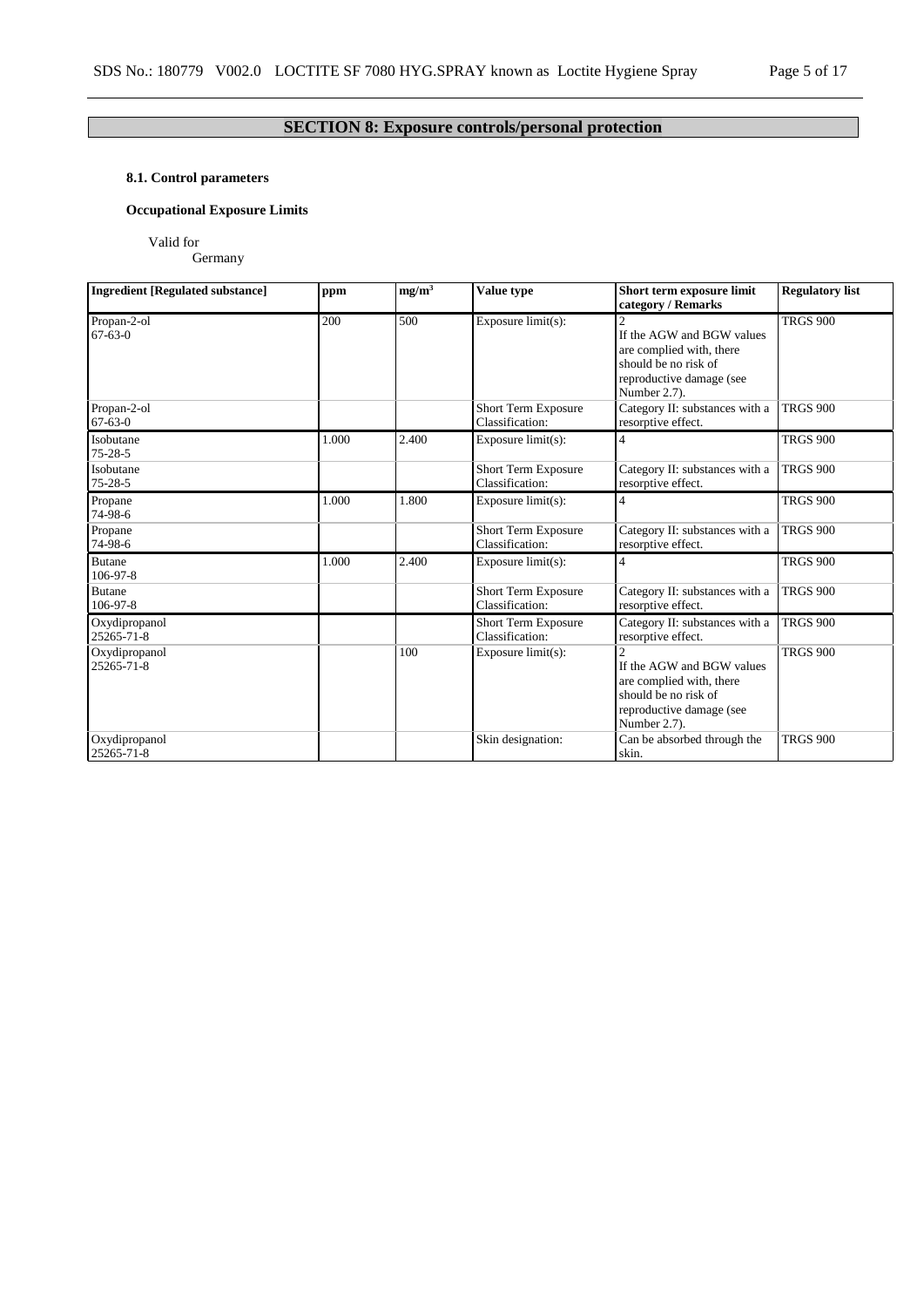# **Predicted No-Effect Concentration (PNEC):**

| Name on list                                                                            | <b>Value</b><br><b>Environmental Exposure</b><br><b>Compartment</b><br>period |  |                 |     |                        | <b>Remarks</b> |  |
|-----------------------------------------------------------------------------------------|-------------------------------------------------------------------------------|--|-----------------|-----|------------------------|----------------|--|
|                                                                                         |                                                                               |  | mg/l            | ppm | mg/kg                  | others         |  |
| Propan-2-ol<br>$67 - 63 - 0$                                                            | aqua<br>(freshwater)                                                          |  | 140,9 mg/l      |     |                        |                |  |
| Propan-2-ol<br>$67 - 63 - 0$                                                            | aqua (marine<br>water)                                                        |  | 140,9 mg/l      |     |                        |                |  |
| Propan-2-ol<br>$67 - 63 - 0$                                                            | sediment<br>(freshwater)                                                      |  |                 |     | $\overline{552}$ mg/kg |                |  |
| Propan-2-ol<br>$67 - 63 - 0$                                                            | sediment<br>(marine water)                                                    |  |                 |     | $552 \text{ mg/kg}$    |                |  |
| Propan-2-ol<br>$67 - 63 - 0$                                                            | soil                                                                          |  |                 |     | $28 \text{ mg/kg}$     |                |  |
| Propan-2-ol<br>$67 - 63 - 0$                                                            | aqua<br><i>(intermittent)</i><br>releases)                                    |  | $140,9$ mg/l    |     |                        |                |  |
| Propan-2-ol<br>$67 - 63 - 0$                                                            | sewage<br>treatment plant<br>(STP)                                            |  | 2251 mg/l       |     |                        |                |  |
| Propan-2-ol<br>$67 - 63 - 0$                                                            | oral                                                                          |  |                 |     | $160$ mg/kg            |                |  |
| Quaternary ammonium compounds, benzyl-<br>C12-16-alkyldimethyl, chlorides<br>68424-85-1 | aqua<br>(freshwater)                                                          |  | 0.0009<br>mg/1  |     |                        |                |  |
| Quaternary ammonium compounds, benzyl-<br>C12-16-alkyldimethyl, chlorides<br>68424-85-1 | aqua (marine<br>water)                                                        |  | 0,00009<br>mg/1 |     |                        |                |  |
| Quaternary ammonium compounds, benzyl-<br>C12-16-alkyldimethyl, chlorides<br>68424-85-1 | aqua<br><i>(intermittent)</i><br>releases)                                    |  | 0,00016<br>mg/1 |     |                        |                |  |
| Quaternary ammonium compounds, benzyl-<br>C12-16-alkyldimethyl, chlorides<br>68424-85-1 | sewage<br>treatment plant<br>(STP)                                            |  | $0.4$ mg/l      |     |                        |                |  |
| Quaternary ammonium compounds, benzyl-<br>C12-16-alkyldimethyl, chlorides<br>68424-85-1 | sediment<br>(freshwater)                                                      |  |                 |     | 12.27<br>mg/kg         |                |  |
| Quaternary ammonium compounds, benzyl-<br>C12-16-alkyldimethyl, chlorides<br>68424-85-1 | sediment<br>(marine water)                                                    |  |                 |     | 13.09<br>mg/kg         |                |  |
| Quaternary ammonium compounds, benzyl-<br>C12-16-alkyldimethyl, chlorides<br>68424-85-1 | soil                                                                          |  |                 |     | 7 mg/kg                |                |  |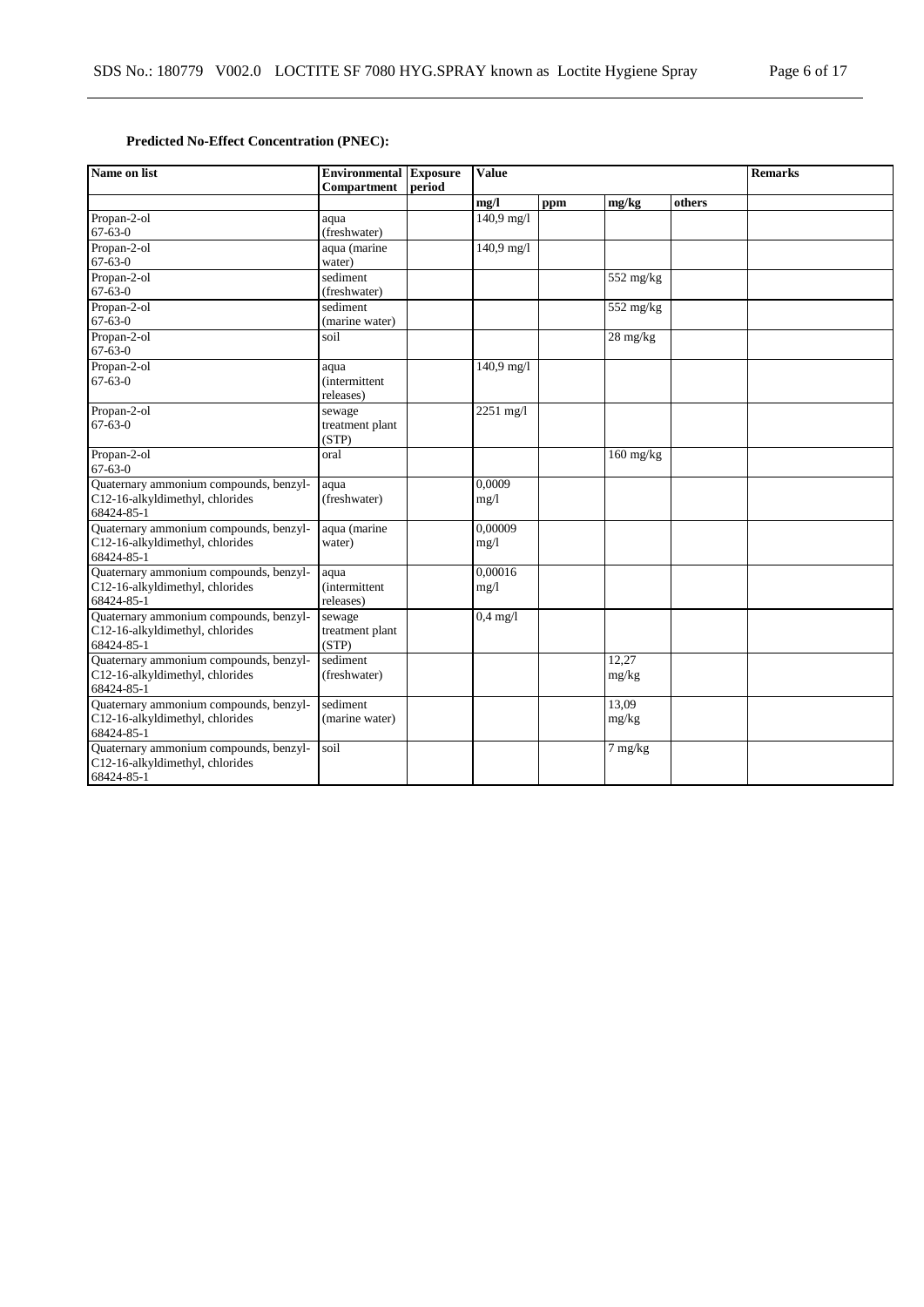# **Derived No-Effect Level (DNEL):**

| Name on list                                                                            | <b>Application</b><br>Area | Route of<br><b>Exposure</b> | <b>Health Effect</b>                        | <b>Exposure</b><br><b>Time</b> | <b>Value</b>                     | <b>Remarks</b> |
|-----------------------------------------------------------------------------------------|----------------------------|-----------------------------|---------------------------------------------|--------------------------------|----------------------------------|----------------|
| Propan-2-ol<br>$67-63-0$                                                                | Workers                    | dermal                      | Long term<br>exposure -<br>systemic effects |                                | $888$ mg/kg                      |                |
| Propan-2-ol<br>$67 - 63 - 0$                                                            | Workers                    | inhalation                  | Long term<br>exposure -<br>systemic effects |                                | $500 \text{ mg/m}$               |                |
| Propan-2-ol<br>$67 - 63 - 0$                                                            | General<br>population      | dermal                      | Long term<br>exposure -<br>systemic effects |                                | $319 \text{ mg/kg}$              |                |
| Propan-2-ol<br>$67 - 63 - 0$                                                            | General<br>population      | inhalation                  | Long term<br>exposure -<br>systemic effects |                                | $89 \text{ mg/m}$                |                |
| Propan-2-ol<br>$67 - 63 - 0$                                                            | General<br>population      | oral                        | Long term<br>exposure -<br>systemic effects |                                | $26 \frac{\text{mg}}{\text{kg}}$ |                |
| Quaternary ammonium compounds, benzyl-<br>C12-16-alkyldimethyl, chlorides<br>68424-85-1 | Workers                    | inhalation                  | Long term<br>exposure -<br>systemic effects |                                | $3,96$ mg/m $3$                  |                |
| Quaternary ammonium compounds, benzyl-<br>C12-16-alkyldimethyl, chlorides<br>68424-85-1 | Workers                    | dermal                      | Long term<br>exposure -<br>systemic effects |                                | $5.7 \text{ mg/kg}$              |                |
| Quaternary ammonium compounds, benzyl-<br>C12-16-alkyldimethyl, chlorides<br>68424-85-1 | General<br>population      | inhalation                  | Long term<br>exposure -<br>systemic effects |                                | $1,64$ mg/m $3$                  |                |
| Quaternary ammonium compounds, benzyl-<br>C12-16-alkyldimethyl, chlorides<br>68424-85-1 | General<br>population      | dermal                      | Long term<br>exposure -<br>systemic effects |                                | $3,4$ mg/kg                      |                |
| Quaternary ammonium compounds, benzyl-<br>C12-16-alkyldimethyl, chlorides<br>68424-85-1 | General<br>population      | oral                        | Long term<br>exposure -<br>systemic effects |                                | $3,4$ mg/kg                      |                |

## **Biological Exposure Indices:**

| <b>Ingredient</b> [Regulated]<br>substance | <b>Parameters</b> | <b>Biological</b><br>specimen | <b>Sampling time</b>  | Conc.             | <b>Basis of biol.</b><br>exposure index | Remark | <b>Additional</b><br><b>Information</b> |
|--------------------------------------------|-------------------|-------------------------------|-----------------------|-------------------|-----------------------------------------|--------|-----------------------------------------|
| Propan-2-ol                                | acetone           | <b>Blood</b>                  | Sampling time: End of | $25 \text{ mg}/1$ | <b>DE BGW</b>                           |        |                                         |
| $67-63-0$                                  |                   |                               | shift.                |                   |                                         |        |                                         |
| Propan-2-ol                                | acetone           | Urine                         | Sampling time: End of | $25 \text{ mg}/1$ | DE BGW                                  |        |                                         |
| $67-63-0$                                  |                   |                               | shift.                |                   |                                         |        |                                         |

## **8.2. Exposure controls:**

Engineering controls: Ensure good ventilation/extraction.

Respiratory protection: Ensure adequate ventilation. An approved mask or respirator fitted with an organic vapour cartridge should be worn if the product is used in a poorly ventilated area Filter type: A (EN 14387)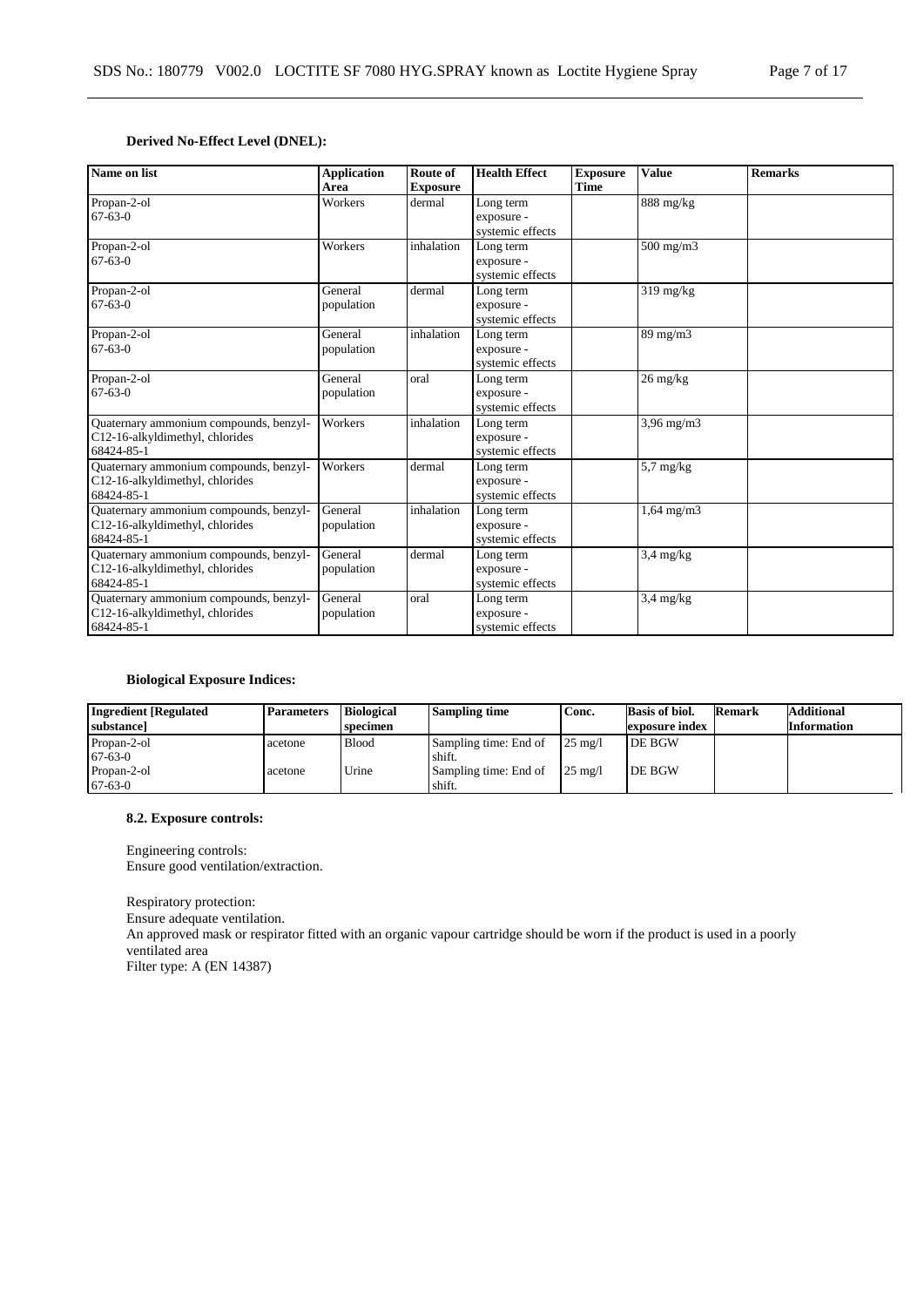#### Hand protection:

Chemical-resistant protective gloves (EN 374).

Suitable materials for short-term contact or splashes (recommended: at least protection index 2, corresponding to > 30 minutes permeation time as per EN 374):

nitrile rubber (NBR;  $>= 0.4$  mm thickness)

Suitable materials for longer, direct contact (recommended: protection index 6, corresponding to > 480 minutes permeation time as per EN 374):

nitrile rubber (NBR;  $>= 0.4$  mm thickness)

This information is based on literature references and on information provided by glove manufacturers, or is derived by analogy with similar substances. Please note that in practice the working life of chemical-resistant protective gloves may be considerably shorter than the permeation time determined in accordance with EN 374 as a result of the many influencing factors (e.g. temperature). If signs of wear and tear are noticed then the gloves should be replaced.

Eye protection:

Safety glasses with sideshields or chemical safety goggles should be worn if there is a risk of splashing. Protective eye equipment should conform to EN166.

Skin protection:

Wear suitable protective clothing. Protective clothing should conform to EN 14605 for liquid splashes or to EN 13982 for dusts.

Advices to personal protection equipment:

The information provided on personal protective equipment is for guidance purposes only. A full risk assessment should be conducted prior to using this product to determine the appropriate personal protective equipment to suit local conditions. Personal protective equipment should conform to the relevant EN standard.

## **SECTION 9: Physical and chemical properties**

#### **9.1. Information on basic physical and chemical properties** Appearance aerosol

| aciosoi<br>aerosol<br>colourless   |
|------------------------------------|
| characteristic                     |
| No data available / Not applicable |
| $7 - 8$                            |
|                                    |
| No data available / Not applicable |
| No data available / Not applicable |
| No data available / Not applicable |
| No data available / Not applicable |
| No data available / Not applicable |
| No data available / Not applicable |
| No data available / Not applicable |
| No data available / Not applicable |
| No data available / Not applicable |
| $0,799 \text{ g/cm}$ 3             |
|                                    |
| No data available / Not applicable |
| No data available / Not applicable |
| Soluble                            |
|                                    |
| Not determined                     |
|                                    |
| No data available / Not applicable |
| No data available / Not applicable |
| No data available / Not applicable |
| No data available / Not applicable |
| No data available / Not applicable |
| No data available / Not applicable |
| No data available / Not applicable |
|                                    |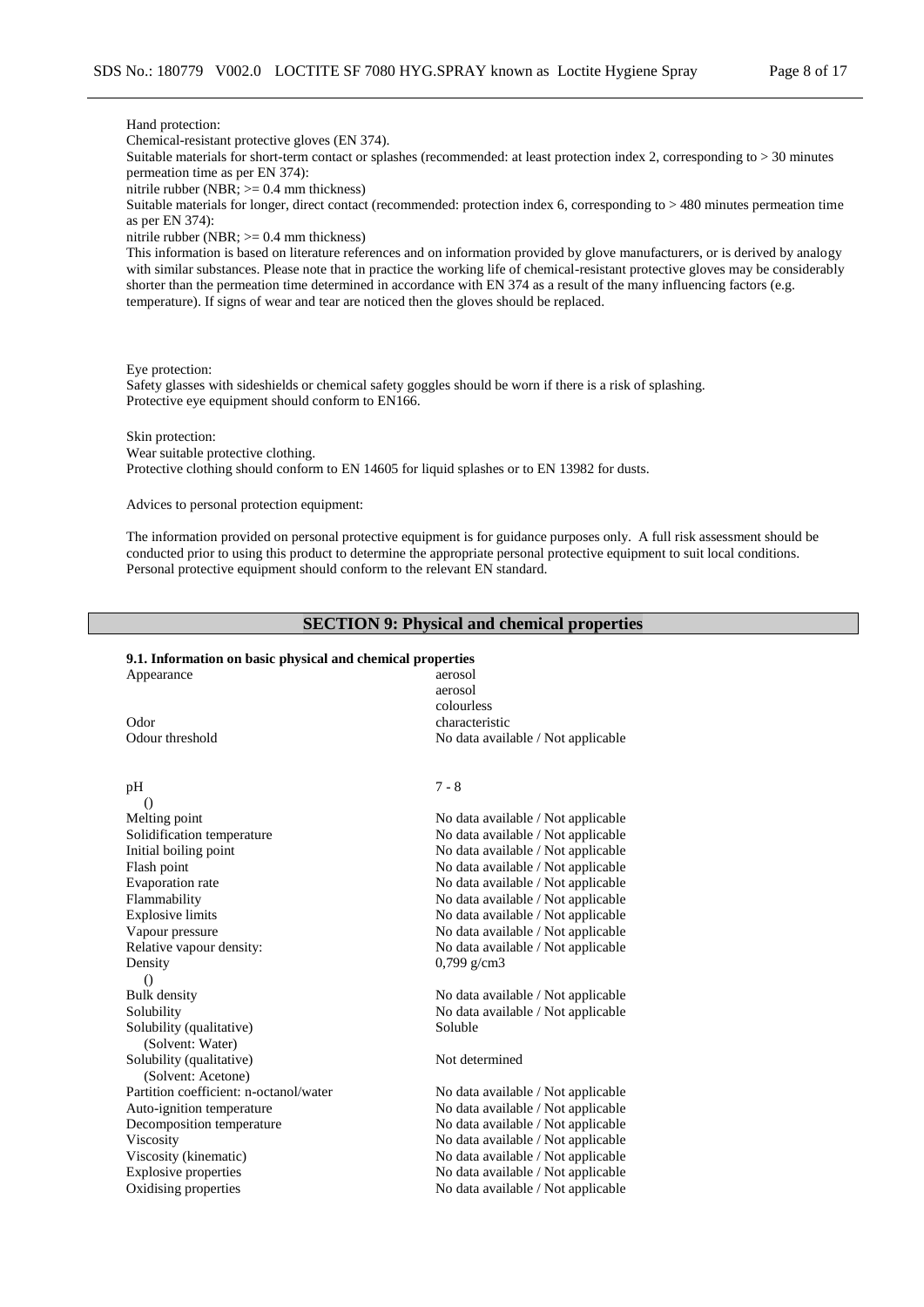#### **9.2. Other information**

No data available / Not applicable

# **SECTION 10: Stability and reactivity**

#### **10.1. Reactivity**

Reaction with reducing agents. Reacts with strong oxidants. Reaction with strong acids. Reaction with strong bases

### **10.2. Chemical stability**

Stable under recommended storage conditions.

## **10.3. Possibility of hazardous reactions**

See section reactivity

## **10.4. Conditions to avoid**

Take measures to prevent the build-up of electrostatic charges. Heat, flames, sparks and other sources of ignition.

## **10.5. Incompatible materials**

See section reactivity.

## **10.6. Hazardous decomposition products**

Irritating organic vapours.

## **SECTION 11: Toxicological information**

#### **General toxicological information:**

Prolonged or repeated contact may cause skin irritation.

#### **11.1. Information on toxicological effects**

#### **Acute oral toxicity:**

The mixture is classified based on calculation method referring to the classified substances present in the mixture.

| <b>Hazardous substances</b> | Value | <b>Value</b>        | <b>Species</b> | <b>Method</b>                            |
|-----------------------------|-------|---------------------|----------------|------------------------------------------|
| CAS-No.                     | type  |                     |                |                                          |
| Propan-2-ol                 | LD50  | $5.840$ mg/kg       | rat            | OECD Guideline 401 (Acute Oral Toxicity) |
| $67-63-0$                   |       |                     |                |                                          |
| Cineol                      | LD50  | $2.480$ mg/kg       | rat            | not specified                            |
| $470 - 82 - 6$              |       |                     |                |                                          |
| $C12-16$                    | LD50  | $330 \text{ mg/kg}$ | rat            | not specified                            |
| Alkyldimethylbenzylamm      |       |                     |                |                                          |
| onium chloride              |       |                     |                |                                          |
| 68424-85-1                  |       |                     |                |                                          |

## **Acute dermal toxicity:**

The mixture is classified based on calculation method referring to the classified substances present in the mixture.

| Hazardous substances   | Value | Value                   | <b>Species</b> | <b>Method</b>                                     |
|------------------------|-------|-------------------------|----------------|---------------------------------------------------|
| CAS-No.                | type  |                         |                |                                                   |
| Propan-2-ol            | LD50  | $12.870$ mg/kg          | rabbit         | <b>OECD</b> Guideline 402 (Acute Dermal Toxicity) |
| $67 - 63 - 0$          |       |                         |                |                                                   |
| Cineol                 | LD50  | $> 5.000$ mg/kg         | rabbit         | not specified                                     |
| $470 - 82 - 6$         |       |                         |                |                                                   |
| $C12-16$               | LD50  | $3.412.5 \text{ mg/kg}$ | rabbit         | EPA OPPTS 870.1200 (Acute Dermal Toxicity)        |
| Alkyldimethylbenzylamm |       |                         |                |                                                   |
| onium chloride         |       |                         |                |                                                   |
| 68424-85-1             |       |                         |                |                                                   |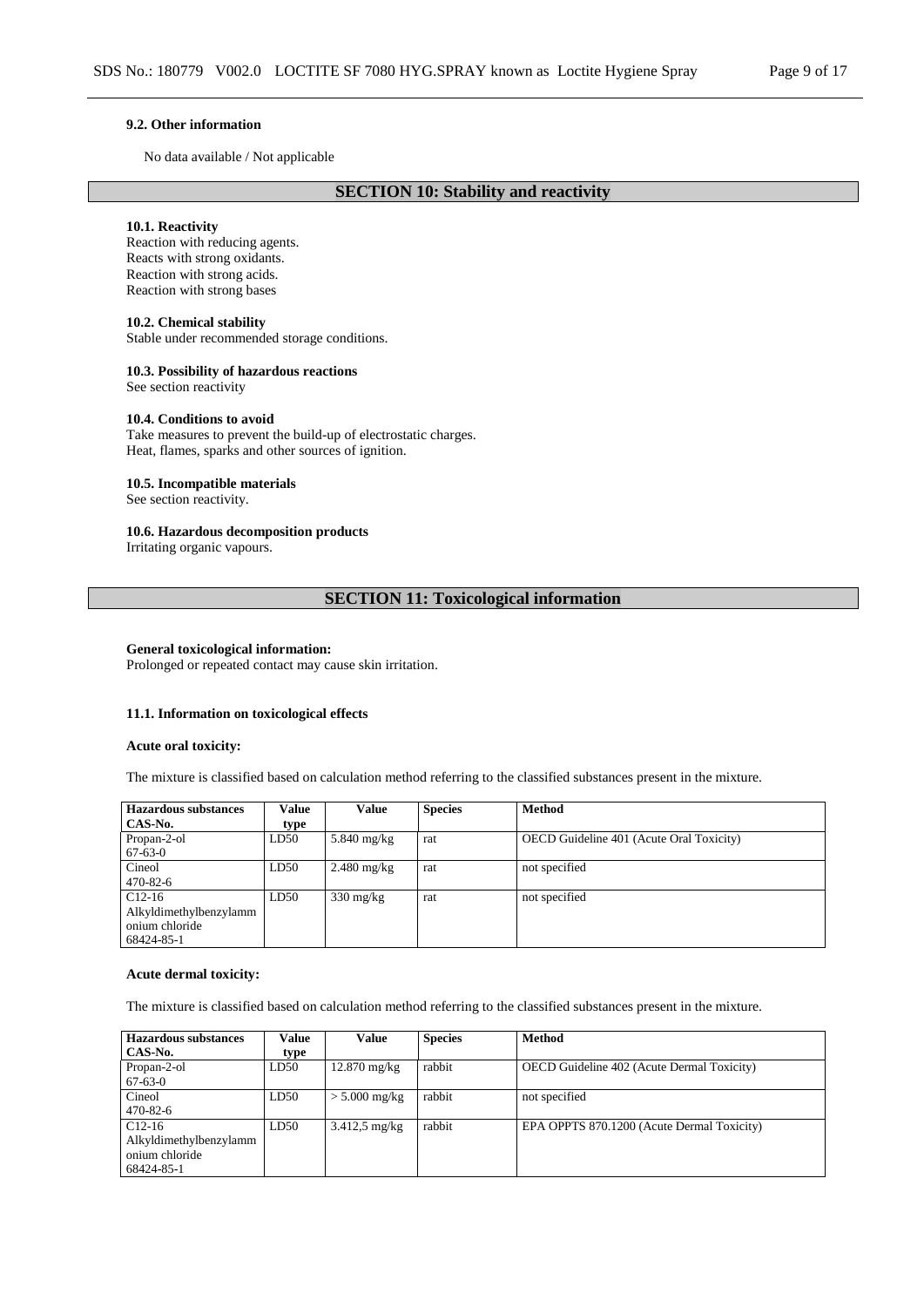## **Acute inhalative toxicity:**

The mixture is classified based on calculation method referring to the classified substances present in the mixture.

| <b>Hazardous substances</b> | <b>Value</b> | Value                  | <b>Test atmosphere</b> | <b>Exposure</b>  | <b>Species</b> | <b>Method</b> |
|-----------------------------|--------------|------------------------|------------------------|------------------|----------------|---------------|
| CAS-No.                     | type         |                        |                        | time             |                |               |
| Butane, n- $(< 0.1 %$       | LC50         | 274200 ppm             | gas                    | 4 h              | rat            | not specified |
| butadiene)                  |              |                        |                        |                  |                |               |
| $106 - 97 - 8$              |              |                        |                        |                  |                |               |
| Propan-2-ol                 | LC50         | $72.6 \,\mathrm{mg}/l$ |                        | 4 h              | rat            | not specified |
| $67 - 63 - 0$               |              |                        |                        |                  |                |               |
| Isobutane                   | LC50         | 260200 ppm             | gas                    | 4 h              | mouse          | not specified |
| $75 - 28 - 5$               |              |                        |                        |                  |                |               |
| Propane                     | LC50         | $>800000$ ppm          | gas                    | $15 \text{ min}$ | rat            | not specified |
| 74-98-6                     |              |                        |                        |                  |                |               |

## **Skin corrosion/irritation:**

Primary skin irritation: slightly irritating, does not require labeling

| <b>Hazardous substances</b><br>CAS-No. | Result                 | <b>Exposure</b><br>time | <b>Species</b> | Method                                                          |
|----------------------------------------|------------------------|-------------------------|----------------|-----------------------------------------------------------------|
| Propan-2-ol<br>$67-63-0$               | slightly<br>irritating | 4 h                     | rabbit         | <b>OECD</b> Guideline 404 (Acute Dermal Irritation / Corrosion) |

## **Serious eye damage/irritation:**

The mixture is classified based on calculation method referring to the classified substances present in the mixture.

| <b>Hazardous substances</b><br>CAS-No. | Result                   | <b>Exposure</b><br>time | <b>Species</b> | Method                                                |
|----------------------------------------|--------------------------|-------------------------|----------------|-------------------------------------------------------|
| Propan-2-ol<br>$67-63-0$               | moderately<br>irritating |                         | rabbit         | OECD Guideline 405 (Acute Eye Irritation / Corrosion) |

## **Respiratory or skin sensitization:**

The mixture is classified based on threshold limits referring to the classified substances present in the mixture.

| <b>Hazardous substances</b><br>CAS-No.                             | <b>Result</b>   | Test type           | <b>Species</b> | Method                                         |
|--------------------------------------------------------------------|-----------------|---------------------|----------------|------------------------------------------------|
| Propan-2-ol<br>$67-63-0$                                           | not sensitising | <b>Buehler</b> test | guinea pig     | <b>OECD</b> Guideline 406 (Skin Sensitisation) |
| $C12-16$<br>Alkyldimethylbenzylamm<br>onium chloride<br>68424-85-1 | not sensitising | <b>Buehler</b> test | guinea pig     | <b>OECD</b> Guideline 406 (Skin Sensitisation) |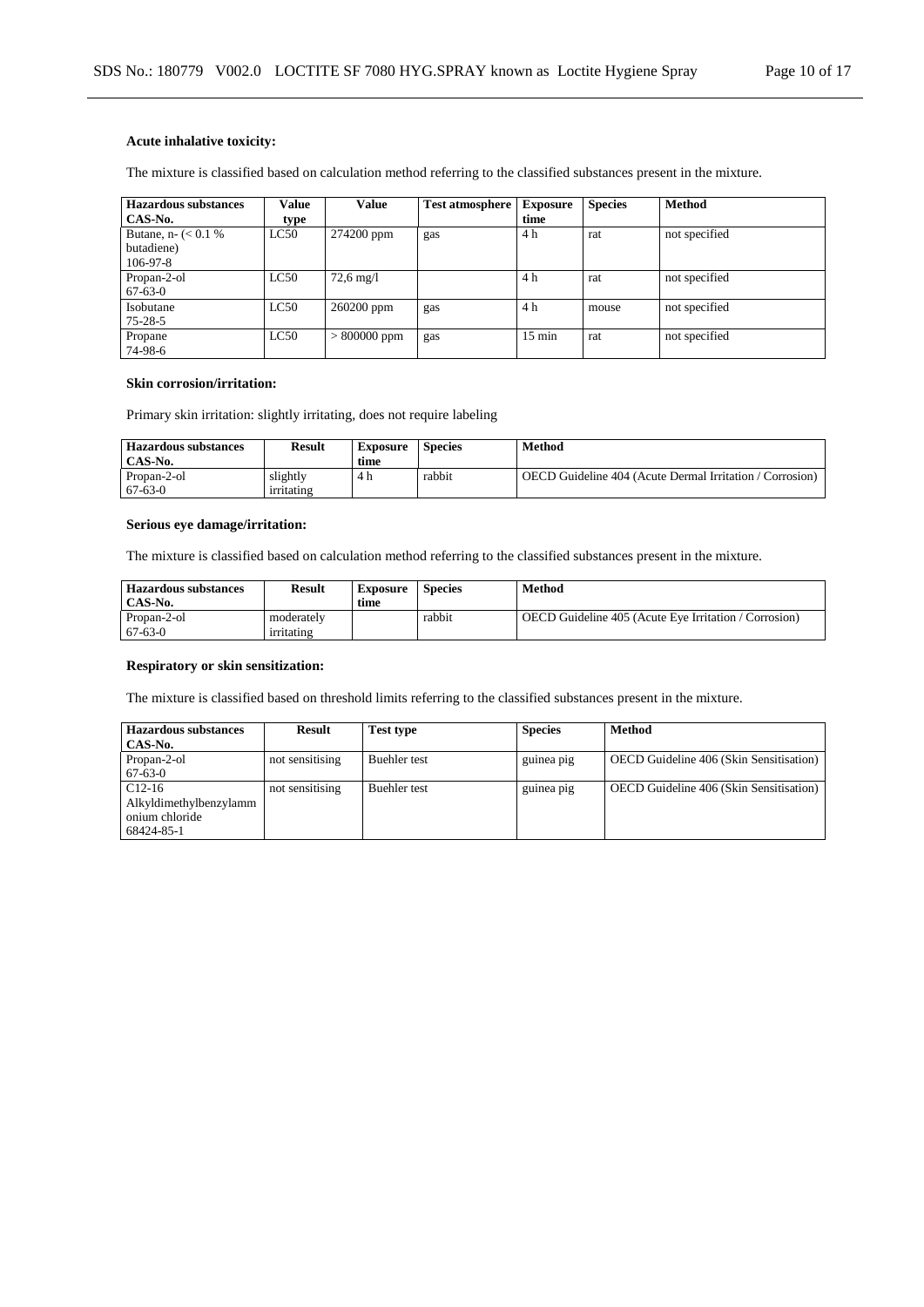# **Germ cell mutagenicity:**

The mixture is classified based on threshold limits referring to the classified substances present in the mixture.

| <b>Hazardous substances</b>          | <b>Result</b>    | Type of study /     | <b>Metabolic</b>     | <b>Species</b> | <b>Method</b>                |
|--------------------------------------|------------------|---------------------|----------------------|----------------|------------------------------|
| $CAS-N0$ .                           |                  | Route of            | activation /         |                |                              |
|                                      |                  | administration      | <b>Exposure time</b> |                |                              |
| Butane, n- $(< 0.1 %$                | negative         | bacterial reverse   | with and without     |                | <b>OECD</b> Guideline 471    |
| butadiene)                           |                  | mutation assay (e.g |                      |                | (Bacterial Reverse Mutation  |
| 106-97-8                             |                  | Ames test)          |                      |                | Assay)                       |
| Butane, $n - \left( < 0.1 \right. %$ | negative         | in vitro mammalian  | with and without     |                | OECD Guideline 473 (In vitro |
| butadiene)                           |                  | chromosome          |                      |                | Mammalian Chromosome         |
| 106-97-8                             |                  | aberration test     |                      |                | <b>Aberration Test)</b>      |
| Propan-2-ol                          | negative<br>with | mammalian cell      | with and without     |                | OECD Guideline 476 (In vitro |
| $67 - 63 - 0$                        | metabolic        | gene mutation assay |                      |                | Mammalian Cell Gene          |
|                                      | activation       |                     |                      |                | <b>Mutation Test)</b>        |
| Isobutane                            | negative         | bacterial reverse   | with and without     |                | <b>OECD</b> Guideline 471    |
| $75 - 28 - 5$                        |                  | mutation assay (e.g |                      |                | (Bacterial Reverse Mutation  |
|                                      |                  | Ames test)          |                      |                | Assay)                       |
| Isobutane                            | negative         | in vitro mammalian  | with and without     |                | OECD Guideline 473 (In vitro |
| $75 - 28 - 5$                        |                  | chromosome          |                      |                | Mammalian Chromosome         |
|                                      |                  | aberration test     |                      |                | <b>Aberration Test)</b>      |
| Propane                              | negative         | bacterial reverse   | with and without     |                | <b>OECD</b> Guideline 471    |
| 74-98-6                              |                  | mutation assay (e.g |                      |                | (Bacterial Reverse Mutation  |
|                                      |                  | Ames test)          |                      |                | Assay)                       |
| Propane                              | negative         | in vitro mammalian  | with and without     |                | OECD Guideline 473 (In vitro |
| 74-98-6                              |                  | chromosome          |                      |                | Mammalian Chromosome         |
|                                      |                  | aberration test     |                      |                | <b>Aberration Test)</b>      |
| $C12-16$                             | negative         | in vitro mammalian  |                      |                | OECD Guideline 473 (In vitro |
| Alkyldimethylbenzylamm               |                  | chromosome          |                      |                | Mammalian Chromosome         |
| onium chloride                       |                  | aberration test     |                      |                | <b>Aberration Test)</b>      |
| 68424-85-1                           |                  |                     |                      |                |                              |
| $C12-16$                             | negative         | bacterial reverse   |                      |                | <b>OECD</b> Guideline 471    |
| Alkyldimethylbenzylamm               |                  | mutation assay (e.g |                      |                | (Bacterial Reverse Mutation  |
| onium chloride                       |                  | Ames test)          |                      |                | Assay)                       |
| 68424-85-1                           |                  |                     |                      |                |                              |
| Butane, n- $(< 0.1 %$                | negative         |                     |                      | Drosophila     | not specified                |
| butadiene)                           |                  |                     |                      | melanogaster   |                              |
| 106-97-8                             |                  |                     |                      |                |                              |
| Propan-2-ol                          | negative         | intraperitoneal     |                      | mouse          | OECD Guideline 474           |
| $67 - 63 - 0$                        |                  |                     |                      |                | (Mammalian Erythrocyte       |
|                                      |                  |                     |                      |                | Micronucleus Test)           |
| Isobutane                            | negative         |                     |                      | Drosophila     | not specified                |
| $75 - 28 - 5$                        |                  |                     |                      | melanogaster   |                              |
| Propane                              | negative         |                     |                      | Drosophila     | not specified                |
| 74-98-6                              |                  |                     |                      | melanogaster   |                              |

# **Carcinogenicity**

The mixture is classified based on threshold limits referring to the classified substances present in the mixture.

| <b>Hazardous components</b><br>CAS-No. | <b>Result</b> | Route of<br>application | <b>Exposure</b><br>time /<br><b>Frequency</b><br>of treatment | <b>Species</b> | <b>Sex</b>  | <b>Method</b>                                       |
|----------------------------------------|---------------|-------------------------|---------------------------------------------------------------|----------------|-------------|-----------------------------------------------------|
| Propan-2-ol<br>$67-63-0$               |               | inhalation:<br>vapour   | 104 w<br>6 h/d, 5 d/w                                         | rat            | male/female | OECD Guideline 451<br>(Carcinogenicity)<br>Studies) |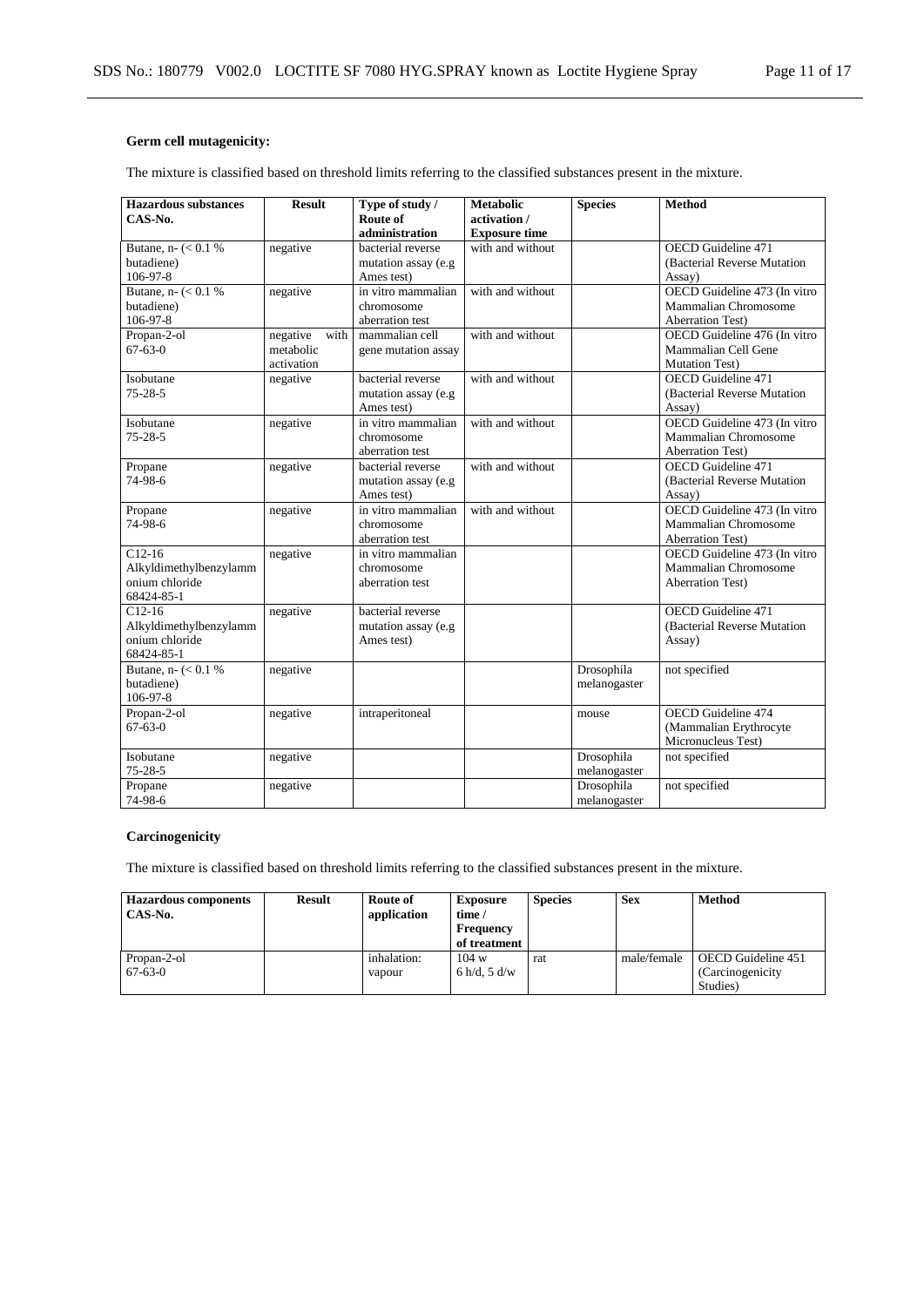# **Reproductive toxicity:**

The mixture is classified based on threshold limits referring to the classified substances present in the mixture.

| Hazardous substances  | <b>Result / Value</b> | <b>Test type</b> | Route of     | <b>Species</b> | <b>Method</b>            |
|-----------------------|-----------------------|------------------|--------------|----------------|--------------------------|
| CAS-No.               |                       |                  | application  |                |                          |
| Butane, n- $(< 0.1 %$ | NOAEL P 21,4 mg/l     |                  |              | rat            | OECD Guideline 422       |
| butadiene)            |                       |                  |              |                | (Combined Repeated Dose) |
| $106-97-8$            | NOAEL F1 21,4 mg/l    |                  |              |                | Toxicity Study with the  |
|                       |                       |                  |              |                | Reproduction /           |
|                       |                       |                  |              |                | Developmental Toxicity   |
|                       |                       |                  |              |                | Screening Test)          |
| Propan-2-ol           | NOAEL P $853$ mg/kg   | One              | oral:        | rat            | OECD Guideline 415 (One- |
| $67-63-0$             |                       | generation       | drinking     |                | Generation Reproduction  |
|                       |                       | study            | water        |                | <b>Toxicity Study</b> )  |
| Propan-2-ol           | NOAEL P 500 mg/kg     | Two              | oral: gavage | rat            | OECD Guideline 416 (Two- |
| $67-63-0$             |                       | generation       |              |                | Generation Reproduction  |
|                       | NOAEL F1 1.000 mg/kg  | study            |              |                | <b>Toxicity Study</b> )  |
|                       |                       |                  |              |                |                          |

## **STOT-single exposure:**

No data available.

## **STOT-repeated exposure::**

The mixture is classified based on threshold limits referring to the classified substances present in the mixture.

| <b>Hazardous substances</b> | <b>Result / Value</b> | Route of    | <b>Exposure time /</b> | <b>Species</b> | <b>Method</b>            |
|-----------------------------|-----------------------|-------------|------------------------|----------------|--------------------------|
| CAS-No.                     |                       | application | <b>Frequency of</b>    |                |                          |
|                             |                       |             | treatment              |                |                          |
| Butane, n- $(< 0.1 %$       |                       | inhalation: | 28 d                   | rat            | OECD Guideline 422       |
| butadiene)                  |                       | gas         |                        |                | (Combined Repeated)      |
| 106-97-8                    |                       |             |                        |                | Dose Toxicity Study with |
|                             |                       |             |                        |                | the Reproduction /       |
|                             |                       |             |                        |                | Developmental Toxicity   |
|                             |                       |             |                        |                | Screening Test)          |
| Propan-2-ol                 |                       | inhalation: | at least 104 w         | rat            | not specified            |
| $67 - 63 - 0$               |                       | vapour      | 6 h/d, 5 d/w           |                |                          |
| Isobutane                   |                       | inhalation: | 28 d                   | rat            | OECD Guideline 422       |
| $75 - 28 - 5$               |                       | gas         |                        |                | (Combined Repeated)      |
|                             |                       |             |                        |                | Dose Toxicity Study with |
|                             |                       |             |                        |                | the Reproduction /       |
|                             |                       |             |                        |                | Developmental Toxicity   |
|                             |                       |             |                        |                | Screening Test)          |
| Propane                     |                       | inhalation: | 28 d                   | rat            | OECD Guideline 422       |
| 74-98-6                     |                       | gas         |                        |                | (Combined Repeated)      |
|                             |                       |             |                        |                | Dose Toxicity Study with |
|                             |                       |             |                        |                | the Reproduction /       |
|                             |                       |             |                        |                | Developmental Toxicity   |
|                             |                       |             |                        |                | Screening Test)          |

## **Aspiration hazard:**

No data available.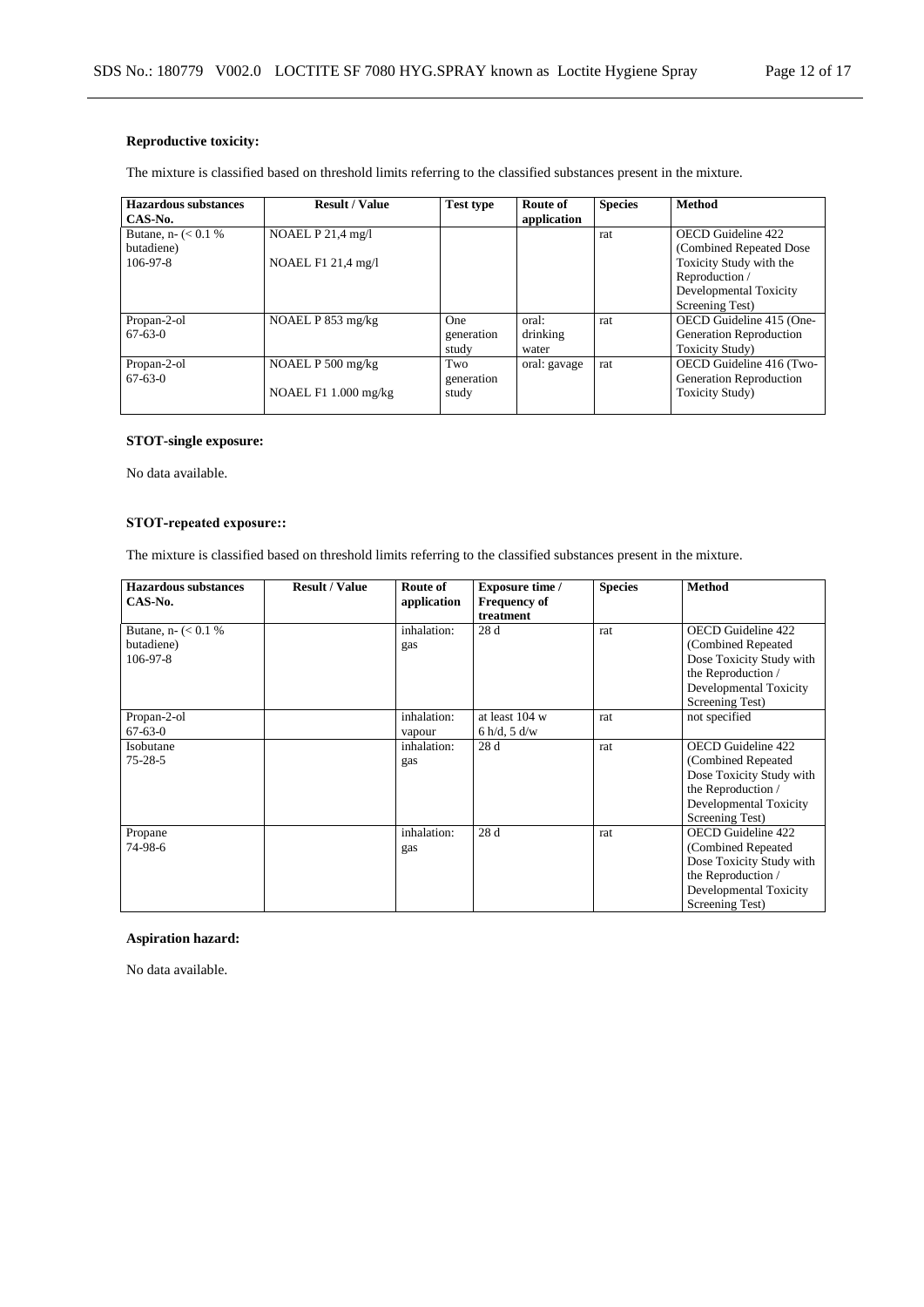## **SECTION 12: Ecological information**

## **General ecological information:**

Do not empty into drains / surface water / ground water.

## **12.1. Toxicity**

## **Toxicity (Fish):**

The mixture is classified based on calculation method referring to the classified substances present in the mixture.

| Hazardous substances             | Value | Value                   | <b>Exposure time Species</b> |                     | Method                      |
|----------------------------------|-------|-------------------------|------------------------------|---------------------|-----------------------------|
| CAS-No.                          | type  |                         |                              |                     |                             |
| Butane, $n-$ (< 0.1 % butadiene) | LC50  | 27,98 mg/l              | 96 h                         |                     | not specified               |
| $106 - 97 - 8$                   |       |                         |                              |                     |                             |
| Propan-2-ol                      | LC50  | $> 9.640 - 10.000$ mg/l | 96 h                         | Pimephales promelas | OECD Guideline 203 (Fish,   |
| $67 - 63 - 0$                    |       |                         |                              |                     | <b>Acute Toxicity Test)</b> |
| Cineol                           | LC50  | 57 mg/l                 | 96 h                         | Oncorhynchus mykiss | OECD Guideline 203 (Fish,   |
| $470 - 82 - 6$                   |       |                         |                              |                     | <b>Acute Toxicity Test)</b> |
| $C12-16$                         | LC50  | $0,28 \text{ mg}/1$     | 96 h                         | Pimephales promelas | OECD Guideline 203 (Fish.   |
| Alkyldimethylbenzylammoniu       |       |                         |                              |                     | <b>Acute Toxicity Test)</b> |
| m chloride                       |       |                         |                              |                     |                             |
| 68424-85-1                       |       |                         |                              |                     |                             |
| $C12-16$                         | NOEC  | $0.032$ mg/l            | 34 d                         | Pimephales promelas | other guideline:            |
| Alkyldimethylbenzylammoniu       |       |                         |                              |                     |                             |
| m chloride                       |       |                         |                              |                     |                             |
| 68424-85-1                       |       |                         |                              |                     |                             |

## **Toxicity (Daphnia):**

The mixture is classified based on calculation method referring to the classified substances present in the mixture.

| <b>Hazardous substances</b>           | <b>Value</b> | Value                   | <b>Exposure time Species</b> |               | Method                    |
|---------------------------------------|--------------|-------------------------|------------------------------|---------------|---------------------------|
| CAS-No.                               | type         |                         |                              |               |                           |
| Butane, $n-$ (< 0.1 % butadiene) EC50 |              | $14,22 \,\mathrm{mg}/l$ | 48 h                         |               | not specified             |
| 106-97-8                              |              |                         |                              |               |                           |
| $C12-16$                              | EC50         | $0.016 \text{ mg}/1$    | 48 h                         | Daphnia magna | <b>OECD</b> Guideline 202 |
| Alkyldimethylbenzylammoniu            |              |                         |                              |               | (Daphnia sp. Acute)       |
| m chloride                            |              |                         |                              |               | Immobilisation Test)      |
| 68424-85-1                            |              |                         |                              |               |                           |

## **Chronic toxicity to aquatic invertebrates**

The mixture is classified based on calculation method referring to the classified substances present in the mixture.

| <b>Hazardous substances</b> | Value | Value                 | <b>Exposure time Species</b> |               | Method                    |
|-----------------------------|-------|-----------------------|------------------------------|---------------|---------------------------|
| CAS-No.                     | type  |                       |                              |               |                           |
| Propan-2-ol                 | NOEC  | $30 \text{ mg}/1$     | 21 d                         | Daphnia magna | OECD 211 (Daphnia)        |
| $67-63-0$                   |       |                       |                              |               | magna, Reproduction Test) |
| $C12-16$                    | NOEC  | $0,0042 \text{ mg/l}$ | 21 d                         | Daphnia magna | other guideline:          |
| Alkyldimethylbenzylammoniu  |       |                       |                              |               |                           |
| m chloride                  |       |                       |                              |               |                           |
| 68424-85-1                  |       |                       |                              |               |                           |

**Toxicity (Algae):**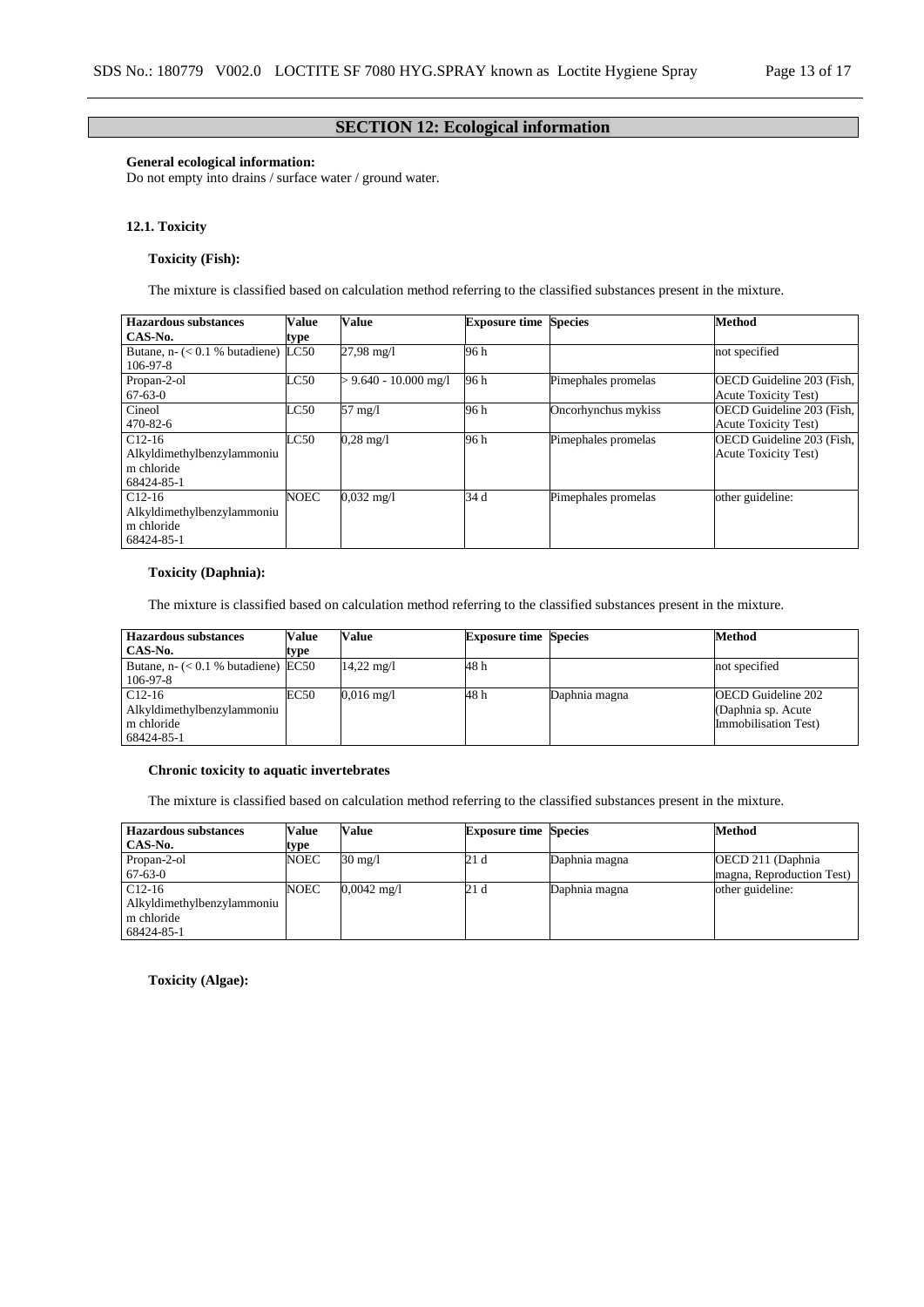The mixture is classified based on calculation method referring to the classified substances present in the mixture.

| <b>Hazardous substances</b>         | Value       | Value                | <b>Exposure time Species</b> |                              | <b>Method</b>             |
|-------------------------------------|-------------|----------------------|------------------------------|------------------------------|---------------------------|
| CAS-No.                             | type        |                      |                              |                              |                           |
| Butane, $n-$ ( $<$ 0.1 % butadiene) | EC50        | $7.71 \text{ mg}/1$  | 96 h                         |                              | not specified             |
| $106 - 97 - 8$                      |             |                      |                              |                              |                           |
| Propan-2-ol                         | <b>EC50</b> | $1.000 \text{ mg}/1$ | 96 h                         | Scenedesmus subspicatus (new | OECD Guideline 201 (Alga, |
| $67 - 63 - 0$                       |             |                      |                              | name: Desmodesmus            | Growth Inhibition Test)   |
|                                     |             |                      |                              | subspicatus)                 |                           |
| Propan-2-ol                         | NOEC        | $1.000$ mg/l         | 96 h                         | Scenedesmus subspicatus (new | OECD Guideline 201 (Alga, |
| $67-63-0$                           |             |                      |                              | name: Desmodesmus            | Growth Inhibition Test)   |
|                                     |             |                      |                              | subspicatus)                 |                           |
| Isobutane                           | <b>EC50</b> | $7.71 \text{ mg}/1$  | 96 h                         |                              | not specified             |
| $75 - 28 - 5$                       |             |                      |                              |                              |                           |
| $C12-16$                            | <b>EC50</b> | $0.03 \text{ mg}/1$  | 72 h                         | not specified                | OECD Guideline 201 (Alga, |
| Alkyldimethylbenzylammoniu          |             |                      |                              |                              | Growth Inhibition Test)   |
| m chloride                          |             |                      |                              |                              |                           |
| 68424-85-1                          |             |                      |                              |                              |                           |
| $C12-16$                            | EC10        | $0,009$ mg/l         | 72 h                         | not specified                | OECD Guideline 201 (Alga, |
| Alkyldimethylbenzylammoniu          |             |                      |                              |                              | Growth Inhibition Test)   |
| m chloride                          |             |                      |                              |                              |                           |
| 68424-85-1                          |             |                      |                              |                              |                           |

## **Toxicity to microorganisms**

The mixture is classified based on calculation method referring to the classified substances present in the mixture.

| <b>Hazardous substances</b> | <b>Value</b> | Value      | <b>Exposure time Species</b> |                  | <b>Method</b>                       |
|-----------------------------|--------------|------------|------------------------------|------------------|-------------------------------------|
| CAS-No.                     | type         |            |                              |                  |                                     |
| Propan-2-ol                 | <b>EC50</b>  | 1.000 mg/l | Зh                           | activated sludge | <b>OECD</b> Guideline 209           |
| $67-63-0$                   |              |            |                              |                  | (Activated Sludge,                  |
|                             |              |            |                              |                  | Respiration Inhibition Test)        |
| $C12-16$                    | EC50         | 7,75 mg/l  |                              | activated sludge | <b>OECD</b> Guideline 209           |
| Alkyldimethylbenzylammoniu  |              |            |                              |                  | (Activated Sludge,                  |
| m chloride                  |              |            |                              |                  | <b>Respiration Inhibition Test)</b> |
| 68424-85-1                  |              |            |                              |                  |                                     |

## **12.2. Persistence and degradability**

The product is not biodegradable.

| <b>Hazardous substances</b><br>CAS-No.                             | <b>Result</b>         | <b>Test type</b> | <b>Degradability</b> | <b>Exposure</b><br>time | <b>Method</b>                                                                              |
|--------------------------------------------------------------------|-----------------------|------------------|----------------------|-------------------------|--------------------------------------------------------------------------------------------|
| Propan-2-ol<br>$67-63-0$                                           | readily biodegradable | aerobic          | $70 - 84%$           | 30d                     | EU Method C.4-E (Determination<br>of the "Ready"<br>BiodegradabilityClosed Bottle<br>Test) |
| Cineol<br>$470 - 82 - 6$                                           | readily biodegradable | aerobic          | 72 %                 | 28d                     | OECD Guideline 301 D (Ready<br>Biodegradability: Closed Bottle<br>Test)                    |
| $C12-16$<br>Alkyldimethylbenzylammoniu<br>m chloride<br>68424-85-1 | readily biodegradable | aerobic          | 95.5 %               | 28d                     | OECD Guideline 301 B (Ready<br>Biodegradability: CO2 Evolution<br>Test)                    |

## **12.3. Bioaccumulative potential**

No data available.

| <b>Hazardous substances</b> | <b>Bioconcentratio</b> | <b>Exposure time</b> Temperature | <b>Species</b>    | Method        |
|-----------------------------|------------------------|----------------------------------|-------------------|---------------|
| CAS-No.                     | n factor (BCF)         |                                  |                   |               |
| $C12-16$                    |                        | 35 d                             | Perca fluviatilis | not specified |
| Alkyldimethylbenzylammoniu  |                        |                                  |                   |               |
| m chloride                  |                        |                                  |                   |               |
| 68424-85-1                  |                        |                                  |                   |               |

# **12.4. Mobility in soil**

The product evaporates readily.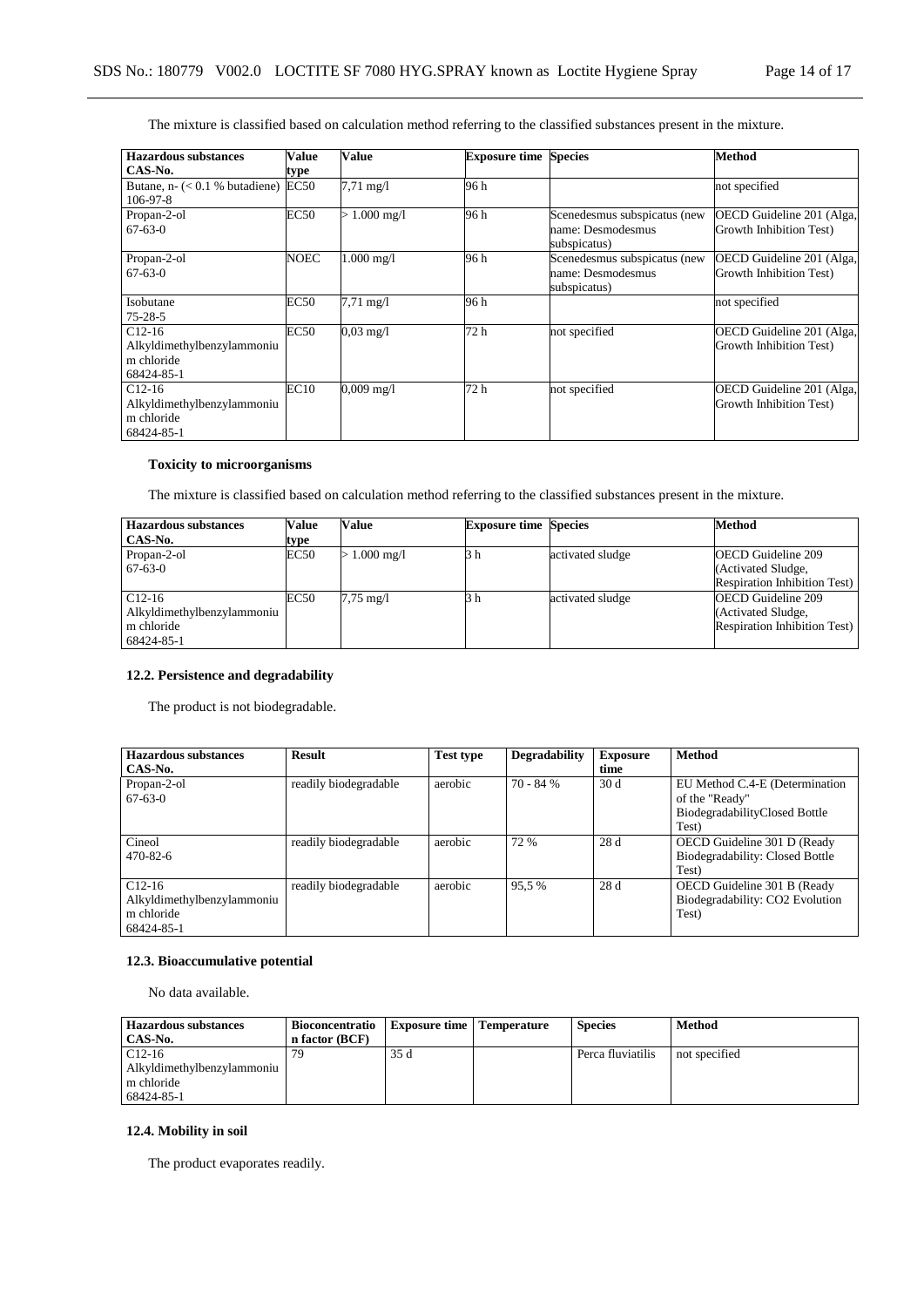| <b>Hazardous substances</b> | LogPow | <b>Temperature</b> | <b>Method</b>                                                        |
|-----------------------------|--------|--------------------|----------------------------------------------------------------------|
| CAS-No.                     |        |                    |                                                                      |
| Propan-2-ol                 | 0.05   |                    | OECD Guideline 107 (Partition Coefficient (n-octanol / water), Shake |
| $67 - 63 - 0$               |        |                    | Flask Method)                                                        |
| Isobutane                   | 2,88   | $20^{\circ}$ C     | OECD Guideline 107 (Partition Coefficient (n-octanol / water), Shake |
| $75 - 28 - 5$               |        |                    | Flask Method)                                                        |
| Cineol                      | 2,5    |                    | not specified                                                        |
| $470 - 82 - 6$              |        |                    |                                                                      |
| $C12-16$                    | 2.75   |                    | OECD Guideline 107 (Partition Coefficient (n-octanol / water), Shake |
| Alkyldimethylbenzylammoniu  |        |                    | Flask Method)                                                        |
| m chloride                  |        |                    |                                                                      |
| 68424-85-1                  |        |                    |                                                                      |

# **12.5. Results of PBT and vPvB assessment**

| <b>Hazardous substances</b>                     | PBT / vPvB                                                                           |
|-------------------------------------------------|--------------------------------------------------------------------------------------|
| CAS-No.                                         |                                                                                      |
| Butane, $n - \left( < 0.1 \right. %$ butadiene) | Not fulfilling Persistent, Bioaccumulative and Toxic (PBT), very Persistent and very |
| $106 - 97 - 8$                                  | Bioaccumulative (vPvB) criteria.                                                     |
| Propan-2-ol                                     | Not fulfilling Persistent, Bioaccumulative and Toxic (PBT), very Persistent and very |
| $67 - 63 - 0$                                   | Bioaccumulative (vPvB) criteria.                                                     |
| Isobutane                                       | Not fulfilling Persistent, Bioaccumulative and Toxic (PBT), very Persistent and very |
| $75 - 28 - 5$                                   | Bioaccumulative (vPvB) criteria.                                                     |
| Propane                                         | Not fulfilling Persistent, Bioaccumulative and Toxic (PBT), very Persistent and very |
| 74-98-6                                         | Bioaccumulative (vPvB) criteria.                                                     |
| Cineol                                          | Not fulfilling Persistent, Bioaccumulative and Toxic (PBT), very Persistent and very |
| $470 - 82 - 6$                                  | Bioaccumulative (vPvB) criteria.                                                     |
| C12-16 Alkyldimethylbenzylammonium              | Not fulfilling Persistent, Bioaccumulative and Toxic (PBT), very Persistent and very |
| chloride                                        | Bioaccumulative (vPvB) criteria.                                                     |
| 68424-85-1                                      |                                                                                      |

## **12.6. Other adverse effects**

No data available.

## **SECTION 13: Disposal considerations**

## **13.1. Waste treatment methods**

Product disposal:

Collection and delivery to recycling enterprise or other registered elimination institution. Dispose of in accordance with local and national regulations.

## Disposal of uncleaned packages:

After use, tubes, cartons and bottles containing residual product should be disposed of as chemically contaminated waste in an authorised legal land fill site or incinerated.

Use packages for recycling only when totally empty.

## Waste code

14 06 03 - other solvents and solvent mixtures

The valid EWC waste code numbers are source-related. The manufacturer is therefore unable to specify EWC waste codes for the articles or products used in the various sectors. The EWC codes listed are intended as a recommendation for users. We will be happy to advise you.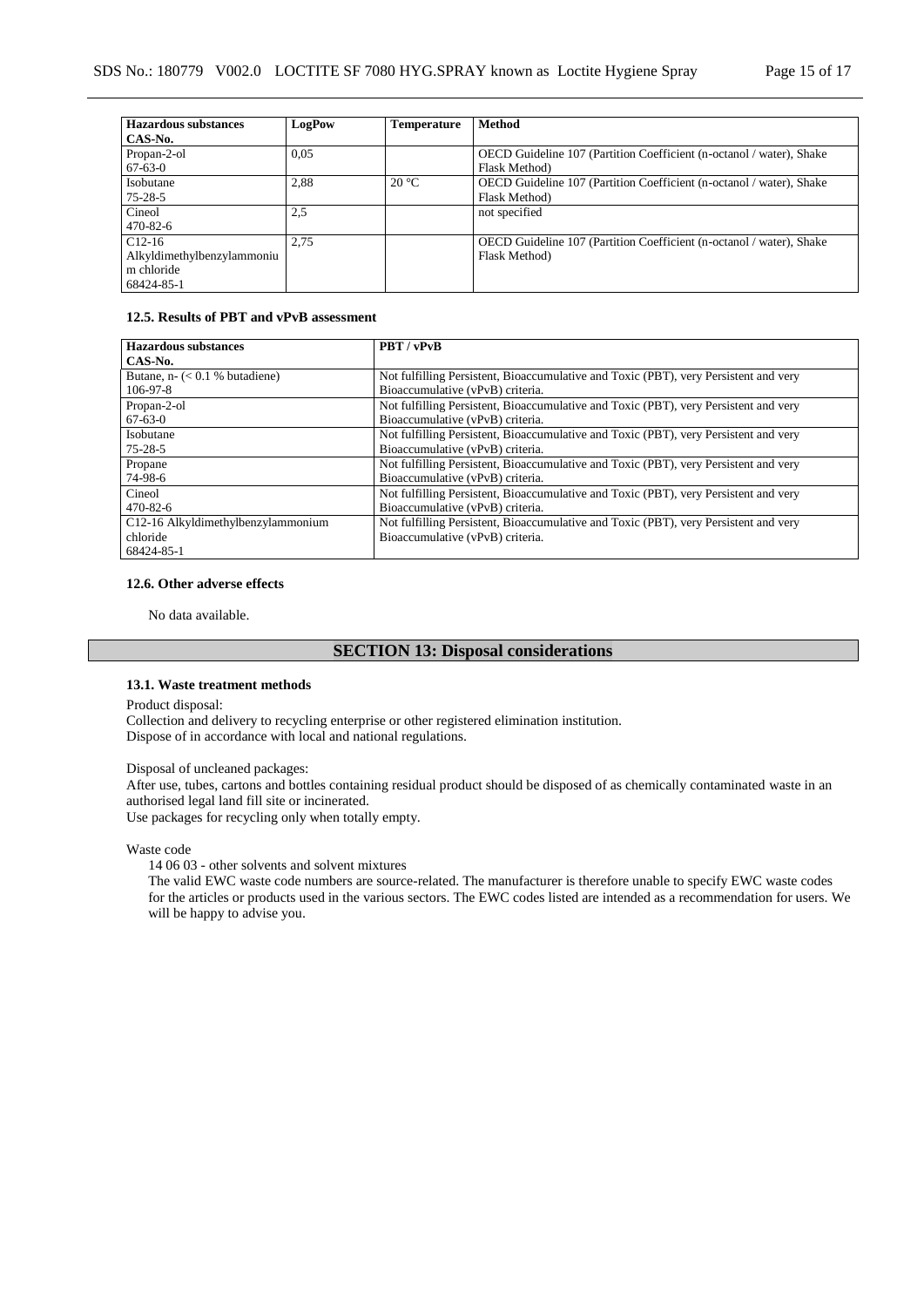# **SECTION 14: Transport information**

| 14.1. | <b>UN</b> number                                                   |                                           |  |  |  |
|-------|--------------------------------------------------------------------|-------------------------------------------|--|--|--|
|       | <b>ADR</b>                                                         | 1950                                      |  |  |  |
|       | <b>RID</b>                                                         | 1950                                      |  |  |  |
|       | <b>ADN</b>                                                         | 1950                                      |  |  |  |
|       | IMDG                                                               | 1950                                      |  |  |  |
|       | <b>IATA</b>                                                        | 1950                                      |  |  |  |
|       |                                                                    |                                           |  |  |  |
| 14.2. |                                                                    | UN proper shipping name                   |  |  |  |
|       | <b>ADR</b>                                                         | <b>AEROSOLS</b>                           |  |  |  |
|       | <b>RID</b>                                                         | <b>AEROSOLS</b>                           |  |  |  |
|       | <b>ADN</b>                                                         | <b>AEROSOLS</b>                           |  |  |  |
|       | <b>IMDG</b>                                                        | <b>AEROSOLS</b>                           |  |  |  |
|       | <b>IATA</b>                                                        | Aerosols, flammable                       |  |  |  |
| 14.3. |                                                                    | Transport hazard class(es)                |  |  |  |
|       | <b>ADR</b>                                                         | 2.1                                       |  |  |  |
|       | <b>RID</b>                                                         | 2.1                                       |  |  |  |
|       | <b>ADN</b>                                                         | 2.1                                       |  |  |  |
|       | <b>IMDG</b>                                                        | 2.1                                       |  |  |  |
|       | <b>IATA</b>                                                        | 2.1                                       |  |  |  |
| 14.4. | Packing group                                                      |                                           |  |  |  |
|       | <b>ADR</b>                                                         |                                           |  |  |  |
|       | <b>RID</b>                                                         |                                           |  |  |  |
|       | ADN                                                                |                                           |  |  |  |
|       | <b>IMDG</b>                                                        |                                           |  |  |  |
|       | <b>IATA</b>                                                        |                                           |  |  |  |
| 14.5. | <b>Environmental hazards</b>                                       |                                           |  |  |  |
|       |                                                                    |                                           |  |  |  |
|       | <b>ADR</b>                                                         | not applicable                            |  |  |  |
|       | <b>RID</b>                                                         | not applicable                            |  |  |  |
|       | <b>ADN</b>                                                         | not applicable                            |  |  |  |
|       | <b>IMDG</b>                                                        | not applicable                            |  |  |  |
|       | <b>IATA</b>                                                        | not applicable                            |  |  |  |
| 14.6. | Special precautions for user                                       |                                           |  |  |  |
|       | ${\sf ADR}$                                                        | not applicable                            |  |  |  |
|       |                                                                    | Tunnelcode: (D)                           |  |  |  |
|       | <b>RID</b>                                                         | not applicable                            |  |  |  |
|       | <b>ADN</b>                                                         | not applicable                            |  |  |  |
|       | <b>IMDG</b>                                                        | not applicable                            |  |  |  |
|       | <b>IATA</b>                                                        | not applicable                            |  |  |  |
| 14.7. | Transport in bulk according to Annex II of Marpol and the IBC Code |                                           |  |  |  |
|       | not applicable                                                     |                                           |  |  |  |
|       |                                                                    |                                           |  |  |  |
|       |                                                                    |                                           |  |  |  |
|       |                                                                    | <b>SECTION 15: Regulatory information</b> |  |  |  |

## **15.1. Safety, health and environmental regulations/legislation specific for the substance or mixture**

VOC content (2010/75/EC) 95,9 %

#### **15.2. Chemical safety assessment**

A chemical safety assessment has not been carried out.